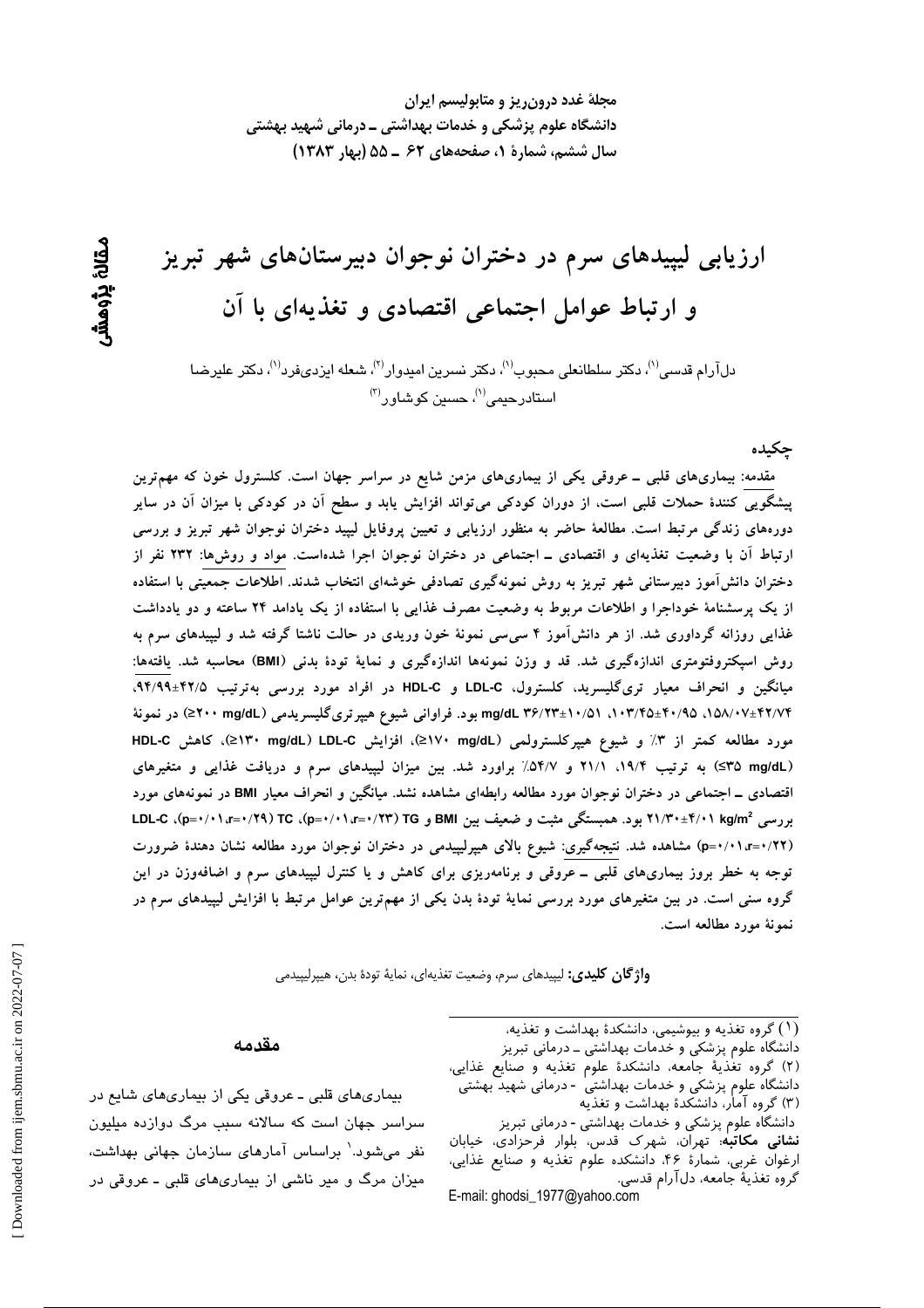کشورهای در حال توسعه ۱۶٪ است. در منطقهٔ مدیترانهٔ شرقی، از جمله ایران نیز بیماریهای قلبی ـ عروقی یک مشکل عمدهٔ بهداشتی و اجتماعی به شمار میرود که ابعاد آن به سرعت در حال افزایش است.<sup>۲</sup> در ایران، در روند «گذر تغذیهای تندرستی»، به موازات شیوع کمبودهای تغذیهای و سوءتغذیهٔ ناشی از فقر، شیوع بیماریهای مزمن نیز رو به افزایش است،<sup>۳</sup> به طوری که میزان مرگ و میر ناش*ی* از بیماریهای قلبی ـ عروقی در فاصلهٔ سالهای ۱۳۶۵ تا ۱۳۷۸، از ۲۵/۶٪ کل موارد مرگ و میر به ۳۸٪ رسیده است.<sup>۵۰ </sup>این روند در شهرهای بزرگ بارزتر است. تبریز، به عنوان یکی از کلان شهرهای کشور از نظر افزایش روند این بیماری مورد توجه است، به طوری که مرگ و میر ناشی از بیماریهای قلبی ـ عروقی ۱۵/۴٪ کل میزان مرگ و میرها را در این شهر تشکیل مے،دهد.<sup>۵</sup>

در گذشته بیماریهای قلبی ـ عروقی<sup>:</sup> به عنوان یک بیماری بزرگسالان مطرح بود، چرا که بروز آن با بالا رفتن سن، افزایش مییابد و علایم آن به ندرت قبل از ۳۰ سالگی ظاهر می شود.<sup>۶</sup> امروزه نشان داده شده است که فرایند بیماری، خیلی زودتر آغاز میشود. کلسترول خون که مهمترین پیشگویی کنندهٔ حملات قلبی است، از دوران کودکی میتواند افزایش یابد و سطح آن در کودکی با میزان آن در سایر دورههای زندگی مرتبط است.<sup>۹-۷</sup> به علاوه، سطح کلسترول خون با چاقی، به ویژه چاقی مرکزی و میزان چربی دریافتی مرتبط است، به طوری که چاقی یک عامل خطر مستقل بروز CVD در مردان و زنان است.<sup>۱۰</sup>

تشخيص عوامل خطر بيماري هاي قلبي ـ عروقي و عوامل مؤثر پر آن در نوجوانان، پرای پرنامهریزی مؤثر به منظور بهبود سلامت در این گروه و سنین آتی ضروری است.<sup>۱۱٬۱۲</sup> این امر در ایران که ۱۶٪ جمعیت آن را نوجوانان (سنین ۱۳ تا ۱۹ سال) تشکیل میدهند، <sup>۱۳</sup> حایز ا*ه*میت ویژه است. با توجه به اینکه نیمی از جمعیت جوان کشور را دختران نوجوان تشکیل می دهند و نظر به اهمیت دختران به عنوان مديران آتى تغذيۀ خانوارها و مادران آينده و به علت ویژگیهای فیزیولوژیک، اجتماعی و فرهنگی، سلامت آنها از جنبههای متعددی شایان توجه است.<sup>۱۴</sup>

مطالعهٔ حاضر به منظور ارزیابی و تعیین پروفایل لیپیدی دختران نوجوان شهر تبریز و بررسی ارتباط آن با وضعیت

تغذیهای و اقتصادی ـ اجتماعی دختران نوجوان طراحی شد. امید است که از این طریق شناخت بهتر ابعاد این مشکل و عوامل مؤثر به منظور طراحی اقدامات مناسب برای کاهش و يا كنترل عوامل مؤثر بر بيماري هاي قلبي - عروقي حاصل شود، تا امکان بهبود سلامت جسمی و روانی نوجوانان و بزرگسالان آینده فراهم گردد.

# مواد و روشها

مطالعهٔ حاضر یک مطالعهٔ توصیفی ـ مقطعی است که در سال تحصیلی ۸۱-۱۳۸۰ بر دختران نوجوان دبیرستانهای شهر تبریز صورت گرفت. ۲۳۲ نفر از دانشآموزان دختر ۱۴ تا ۱۸ سالهٔ دبیرستانهای شهر تبریز به روش تصادفی خوشهای از بین دانشآموزان پایههای اول تا سوم مناطق پنجگانهٔ شهر تبریز به تناسب جمعیت هر پایه انتخاب شدند. دانشآموزانی که رضایتنامهٔ ارایه شده را تکمیل کردند، در تحقیق شرکت داده شدند.

اطلاعات فردى شامل سن، پايهٔ تحصيلي، وضعيت اقتصادى ـ اجتماعى (سطح سواد و نوع اشتغال والدين، درامد خانوار)، و بسامد مصرف برخی از مواد غذایی به وسیله یک پرسشنامهٔ خود اجرا گرداوری شد.

وزن دانشآموزان با استفاده از ترازوی فنری سکا (ساخت آلمان) با دقت ۰/۵ كيلوگرم و با حداقل لباس اندازهگیری شد.<sup>۱۵</sup> پیش از شروع اندازهگیری وزن در هر مدرسه، ابتدا ترازو با وزنهٔ ۱ کیلوگرمی استاندارد کالیبره شد و برای اطمینان از صحت کار ترازو در پایان کار، وزن چند نمونه دوبار خوانده شد. قد دانشآموزان با استفاده از متر پارچهای نصب شده روی دیوار، با دقت ۰/۱ سانتی متر، به صورت ایستاده در حالی که شخص به جلو نگاه میکرد، بدون كفش اندازهگیری شد.<sup>۱۶</sup> نمایهٔ تودهٔ بدن (BMI)<sup>ة</sup> از طريق تقسيم وزن (كيلوگرم) بر مجذور قد (متر مربع) محاسبه شد. ```

برای ارزیابی مصرف روزانهٔ کالری و درشتمغذیها و سهم هر یک در تأمین انرژی روزانه، از یک یادامد خوراک ۲۴ ساعته و دو یادداشت غذایی (یک روز وسط هفته و یک روز تعطیل) استفاده شد. برای تکمیل یادامد ۲۴ ساعته از دانشآموز خواسته شد تا تمامی مواد غذایی را که در

i- Cardiovascular disease

ii- Body mass index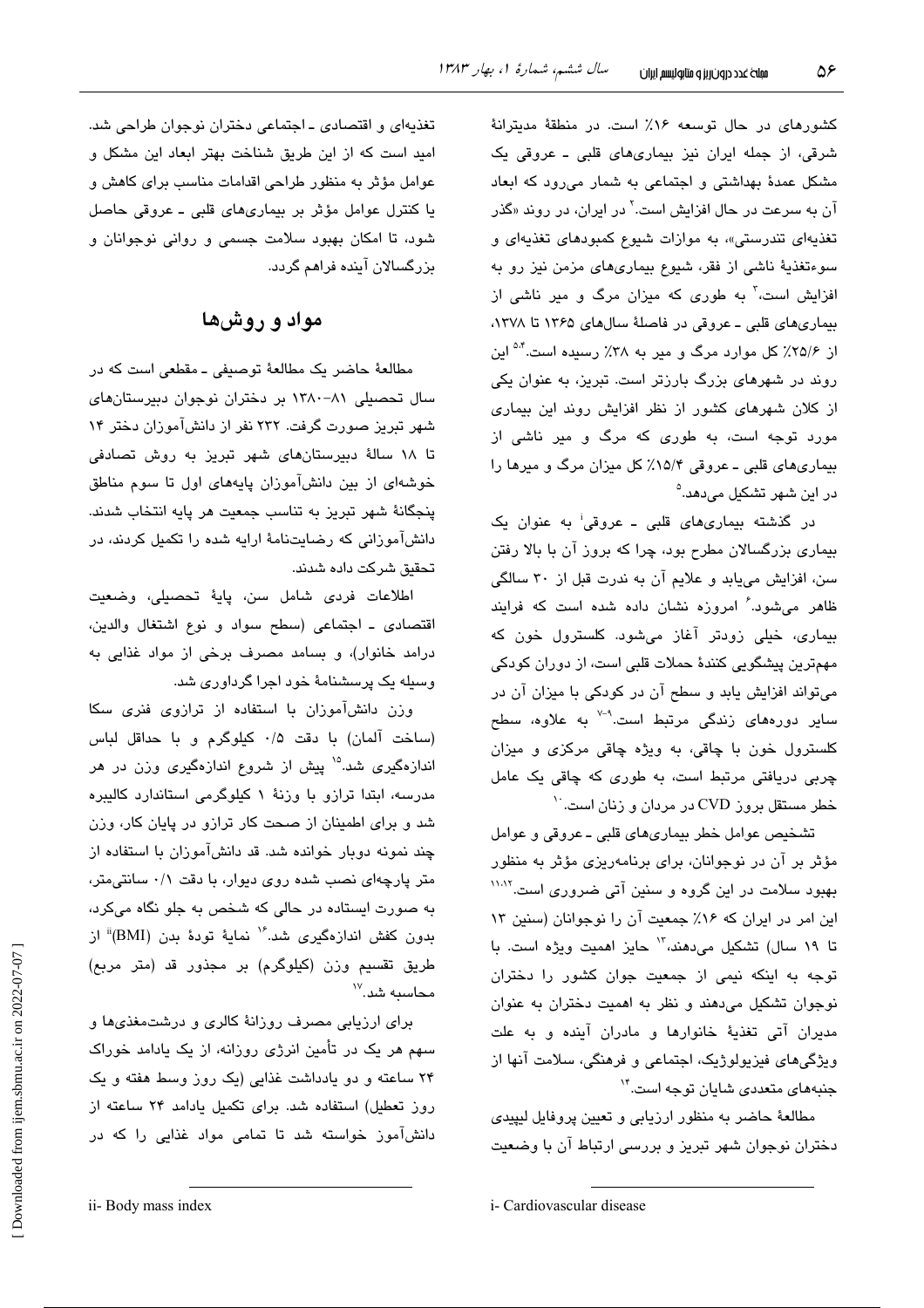| $(mg/dL) HDL-C$ | $(mg/dL)$ LDL-C | كلسترول تام (mg/dL) | ترىگليسريد (mg/dL)       | طبقەبندى            |
|-----------------|-----------------|---------------------|--------------------------|---------------------|
| $\geq$ ۶.       | $\leq$ 1.9      | $\leq$ 1V $\cdot$   | $\leq$ Y $\cdot$ $\cdot$ | قابل قبول (طبيعي)   |
| 09-37           | $11 - 179$      | $111 - 199$         | $Y \cdot 1 - Y99$        | در حد مرزی (خطر کم) |
| $\leq$ 70       | $\geq$ 1۳۰      | $\geq$ ۲            | $>$ ۴                    | بالا (خطر زياد)     |

جدول ١- طبقهبندي سطوح لبيبدهاي سرم در نوجوانان``

روز گذشته مصرف کرده بود، به خاطر بیاورد. با استفاده از آلبوم غذایی و ارایهٔ پیمانههای خانگی در هنگام مصاحبه به یاداوری مواد غذایی مصرفی توسط دانشآموز کمک شد. سپس از دانشآموز خواسته شد تا دو پرگه پادداشت غذایی را یکی برای یک روز وسط هفته و دیگری برای یک روز تعطیل در منزل تکمیل کند. نحوهٔ تکمیل برگهٔ یادداشت غذایی په طور کامل په آنان توضیح داده شد و په منظور افزایش دقت پاسخگویی یک جزوهٔ مشروح دربارهٔ نحوهٔ تکمیل برگهٔ یادداشت غذایی در اختیار آنها قرار گرفت. پس از تکمیل پرسشنامهها توسط دانشآموزان هر یک جداگانه مورد بررسی قرار گرفتند و در صورت لزوم برای رفع اشکال با منزل آنها تماس گرفته شد.

به منظور ارزیابی وضعیت مصرف غذایی ابتدا مواد غذایی مصرفی ثبت شدهٔ هر فرد طی سه روز، با استفاده از ضرایب تبدیل و مقیاسهای خانگی<sup>۱۸</sup> تبدیل به گرم شدند. سیس با استفاده از نرمافزارTood Processor II که در آن جدول ترکیبات مواد غذایی ایران تعبیه شده بود، متوسط مصرف روزانهٔ کالری و درشتمغذیها و سهم هر یک در تأمین انرژی روزانه تعیین شد. عادات غذایی نوجوانان دربارهٔ بسامد مصرف میوهها و سبزیها با استفاده از یرسشنامه ارزیابی شد.

از همهٔ افراد مورد مطالعه، پس از ۱۴-۱۲ ساعت ناشتا بودن، `` در محل مدرسه ۴cc نمونهٔ خون وریدی با سرنگ cc ۵ یکبار مصرف گرفته شد. وضعیت لیپیدهای سرم با اندازهگیری میزان تریگلیسرید، کلسترول تام، LDL-کلسترول و HDL– کلسترول سرم افراد مورد آزمایش سنجیده شد. اندازهگیری لیپیدهای سرم به روش کالریمتری آنزیمی با استفاده از کیتهای راندوکس<sup>ا</sup> توسط اسپکتروفتومتر (مدل SMART Plus 2605) در آزمایشگاه میکروبشناسی

دانشکدهٔ مهداشت و تغذیه، دانشگاه علوم پزشکی تبریز انجام و مقادیر برحسب میلیگرم در دسی!یتر تعیین شد. اندازهگیری کلسترول تام و تریگلیسرید بهترتیب به روش کالریمتری آنزیمی یا کلسترول استراز، کلسترول اکسیداز و گلیسرول فسفات اکسیداز انجام و HDL-C و LDL-C پس از رسوب محلول آيوليپويرونئينها، به ترتيب با اسيد فسفوتنگستنیک و هیارین، اندازهگیری شد. مقادیر لیپیدهای سرم برحسب میلیگرم در دسی!یتر تعیین شد. نحوهٔ طبقهبندی سطوح لیپیدهای سرم در نوجوانان در جدول (۱) ارایه شدهاست.<sup>۲۰</sup> صدک ۹۵ تریگلیسرید، کلسترول تام و LDL-C و صدک پنجم HDL-C سرم نیز در نوجوانان به عنوان معیار حد بالای خطر تعیین شد.

برای پردازش دادهها از نرمافزار کامپیوتری SPSS ویرایش ۱۰ استفاده شد. همهٔ متغیرهای کمی مورد نظر به صورت میانگین و انحراف معیار و متغیر*های* کیفی به صورت تعداد و درصد ارایه شد. به منظور بررسی تفاوت میانگینها از آزمون تحلیل یک طرفهٔ ANOVA و آزمون توکی" استفاده شد. تفاوت متغیرهای کیفی در افراد مورد مطالعه توسط آزمون کای دو و همبستگی بین متغیرها توسط تحليل رگرسيون تعيين شد.

### بافتهها

مطالعه بر روی ۲۳۲ دختر نوجوان دبیرستانی از مناطق ۱ تا ۵ آموزش و پرورش شهر تبریز انجام شد. مشخصات عمومی نمونهها در جدول (۲) ارایه شده است. چنانکه ملاحظه میشود، از بین افراد مورد مطالعه ۲۸٪ پایهٔ اول، ۳۶٪ پایهٔ دوم و ۳۶٪ از پایهٔ سوم دبیرستان بودند. بر اساس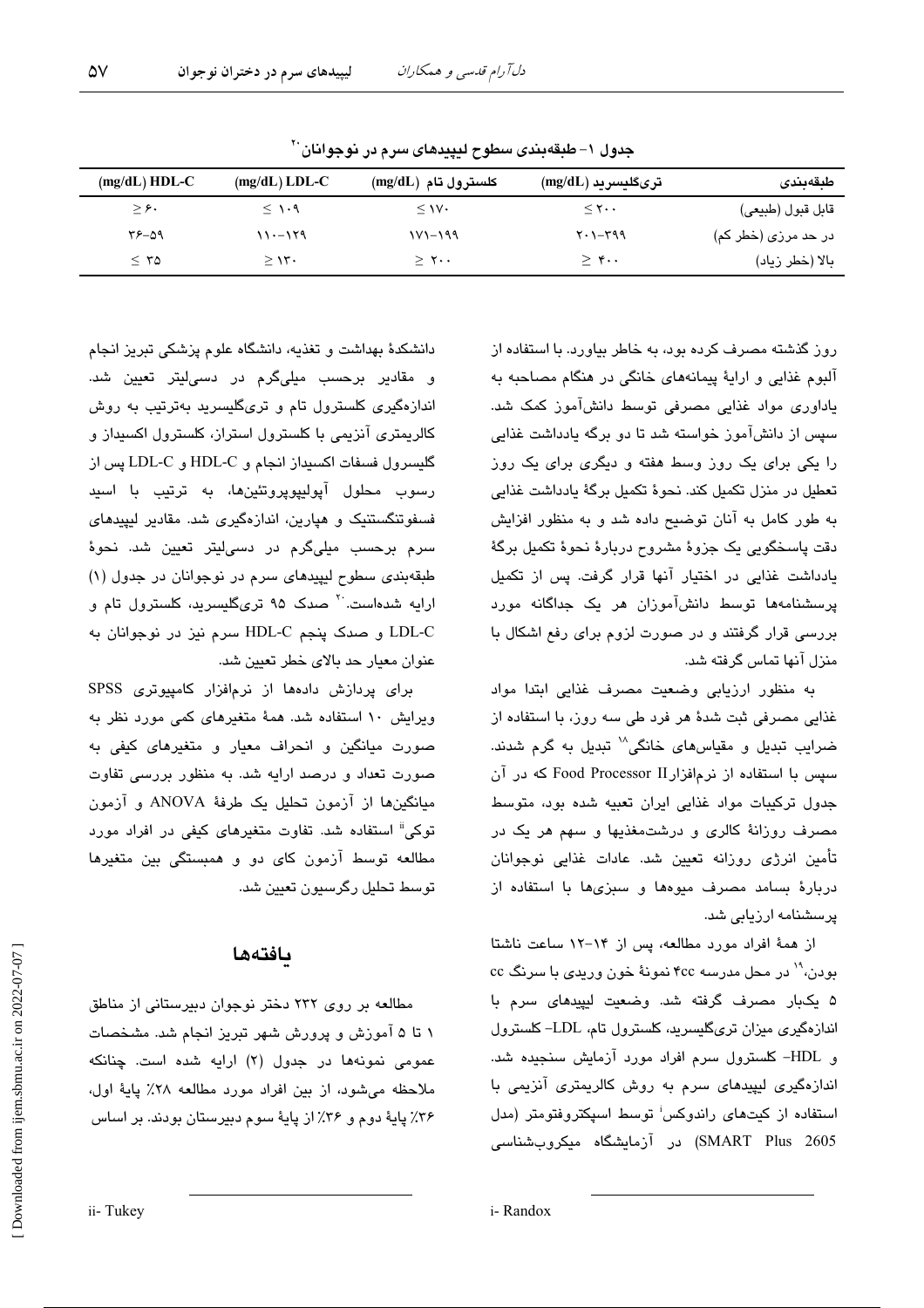| جدول ۲– میانگین و انحراف معیار مشخصات عمومی و |
|-----------------------------------------------|
| سطح ليپيدهای سرم در دختران نوجوان دانش!موز    |
| دبیرستانی شهر تبریز(۸۱−۸۰) (۳۲۲ = n)          |

| انحراف معيار | مىانگىن                   |                    |
|--------------|---------------------------|--------------------|
| $\cdot$ /vq  | 18/97                     | سن (سال)           |
| ۱۰/۰۹        | $\Delta \tau / \tau$      | وزن (کیلوگرم)      |
| $5/$ .       | 101/4                     | قد (سانتيمتر)      |
| $4\cdot 1$   | $\tau \setminus / \tau$ . | $(kg/m2)$ BMI      |
| 47158        | 94/99                     | ترىگليسريد (mg/dL) |
| YY/YY        | ۱۵۸/۰۷                    | كلسترول تام(mg/dL) |
| 4.190        | ۱۰۳/۴۵                    | $(mg/dL)$ LDL-C    |
| $\cdot$ /01  | ۳۶/۲۳                     | (mg/dL) HDL-C      |

مقادیر BMI (صدک بزرگتر یا مساوی ۸۵)، ۱۳/۸٪ نمونهها دچار اضافهوزن و چاقیاند.

در جدول (۳) مشخصات اقتصادی ـ اجتماعی نوجوانان مورد مطالعه آمده است. مبانگین درامد خانوارها ۱۴۹۹۰۹۱ ريال و ميزان درامد خانوار در ٢٩٪ افراد كمتر از ٨٠٠٠٠٠ ریال و در ۵۱٪ بیشتر از ۱۲۰۰۰۰۰ ریال بود. میانگین و انحراف معبار بعد خانوار و تعداد فرزندان خانواده به ترتیب ۵/۷±۰/۱۲ و ۴/۴ ±۰/۱۳ بود. از نظر وضعیت اشتغال، ۴۴٪ پدران دارای شغل آزاد، ۲۸٪ کارمند ساده، ۱۵٪ کارگر و ۹٪ کارمند عالی رتبه بودند. ۹۳٪ مادران خانهدار بودند.

جدول ۳– توزیع فراوانی مطلق و نسبی وضعیت تحصيلات والدين دختران نوجوان دانش[موز دبيرستانى شهَر تبريز ( ۸۱ –۸۰) (۲۳۲ (n

| مادر        |         | پدر                  |         |                 |
|-------------|---------|----------------------|---------|-----------------|
| فراواني     | فراواني | فراواني              | فراواني | سطح             |
| نسبى        | مطلق    | نسبى                 | مطلق    | تحصىلات         |
| <b>TY/1</b> | ۵۲      | ۱۳/۹                 | ۳۲      | بے سواد         |
| 4.19        | ۹۵      | $\tau\gamma/\tau$    | ۷۲      | ابتدايي         |
| ۱۹          | ۴۴      | ۲۳/۵                 | ۵۴      | متو سطه         |
| ۱۴/۲        | ٣٣      | 19/1                 | ۴۴      | ديپلم           |
| ٣           | ٧       | $\frac{1}{\sqrt{2}}$ | ۲۸      | بالاتر از ديپلم |

در جدول (۴) میانگین و انحراف معیار متوسط دریافت روزانهٔ انرژی، کربوهیدرات، پروتئین، چربی، چربی اشباع (SFA)، چربی غیراشباع (PUFA ،MUFA) و کلسترول نمونههای مورد مطالعه نشان داده شده است.

جدول ۴– میانگین و انحراف معیار انرژی، کربوهیدرات، پروتئین و چربی دریافتی در دختران نوجوان دبیرستانی شهر تبریز(۸۱–۸۰) (۲۳۲= n)

| انحراف معيار           | ميانگين                                  |                              |
|------------------------|------------------------------------------|------------------------------|
| $\Delta \gamma/\gamma$ | 1949/1                                   | انرژی (کیلوکالری)            |
| 9.19                   | $\mathbf{r} \cdot \mathbf{1}/\mathbf{r}$ | کربوهیدرات (گرم)             |
| $\lambda/\lambda$      | $\Delta V/\Delta$                        | پروتئين (گرم)                |
| ۲۶/۲                   | ۵۹/۱                                     | چربی کل (گرم)                |
| 9/0                    | $\sqrt{2}/\Lambda$                       | اسيد چرب اشباع (گرم)         |
| $\Lambda/\Lambda$      | $\lambda/\lambda$                        | اسید چرب یک غیر اشباع (گرم)  |
| $V/\mathfrak{r}$       | $\sqrt{\cdot}$                           | اسيد چرب چند غير اشباع (گرم) |
| V/Y                    | <b><i>NVA/۶</i></b>                      | كلسترول (ميلىگرم)            |

نوجوانان مورد مطالعه به طور متوسط ۶۱٪ از انرژی روزانهٔ خود را از کربوهیدرات، ۲۶٪ را از چربی و ۱۱٪ را از پروتئین به دست میآورند. از نظر مصرف میوهها و سبزیها، ۵/۲٪ افراد در طول هفته اصلاً سبزی و میوه مصرف نمیکنند و فقط ۲۷/۲٪ افراد روزانه میوه و سبزی مصرف میکنند. بین مقدار لیپیدهای سرم و انرژی، کربوهیدرات، پروتئین و چربی دریافتی و درصد انرژی حاصل از هر یک از درشتمغذیها در نوجوانان مورد مطالعه رابطة معنى دار مشاهده نشد (p>٠/٠۵). بين BMI و غلظت ترىگليسريد (۲۳۴/ ·= a=٠/٢١)، كلسترول (٢١٤/ ·= a=٠/٢١٤) و D=۰/۰۱ (۲۷۸ (۲۷۸ (۰٫۹-۵  $p = \cdot / \cdot \cdot$  سرم همبستگی (p=۰/۰۱ مثبت و معنیدار ولی ضعیفی مشاهده شد اما بین غلظت HDL-C و BMI در نمونهٔ مورد بررسی رابطهای مشاهده نشد.

بر اساس نمودار (۱)، میزان شیوع هیپرتری گلیسریدمی، هیپرکلسترولمی، افزایش LDL-C و کاهش HDL-C در دختران نوجوان مورد مطالعه به ترتیب ۳٪، ۱۶/۴٪، ۲۱/۱٪. و ۵۴/۷٪ است. به ترتیب در ۱۶/۳۷٪، ۲۹٪ و ۱۷/۷٪ دختران مورد مطالعه تریگلیسرید، کلسترول تام و LDL-C بیشتر از صدک ۹۵ و در ۵۰٪ افراد HDL-C کمتر از صدک ۵ است.

در جدول (۵) وضعیت لیپیدهای سرم با توجه به سطح سواد والدین نشان داده شده است. اثر فاکتورهای مخدوش کننده (سن و میزان درامد) با استفاده از آنالیز کوواریانس حذف شد. میانگین و انحراف معیار تریگلیسرید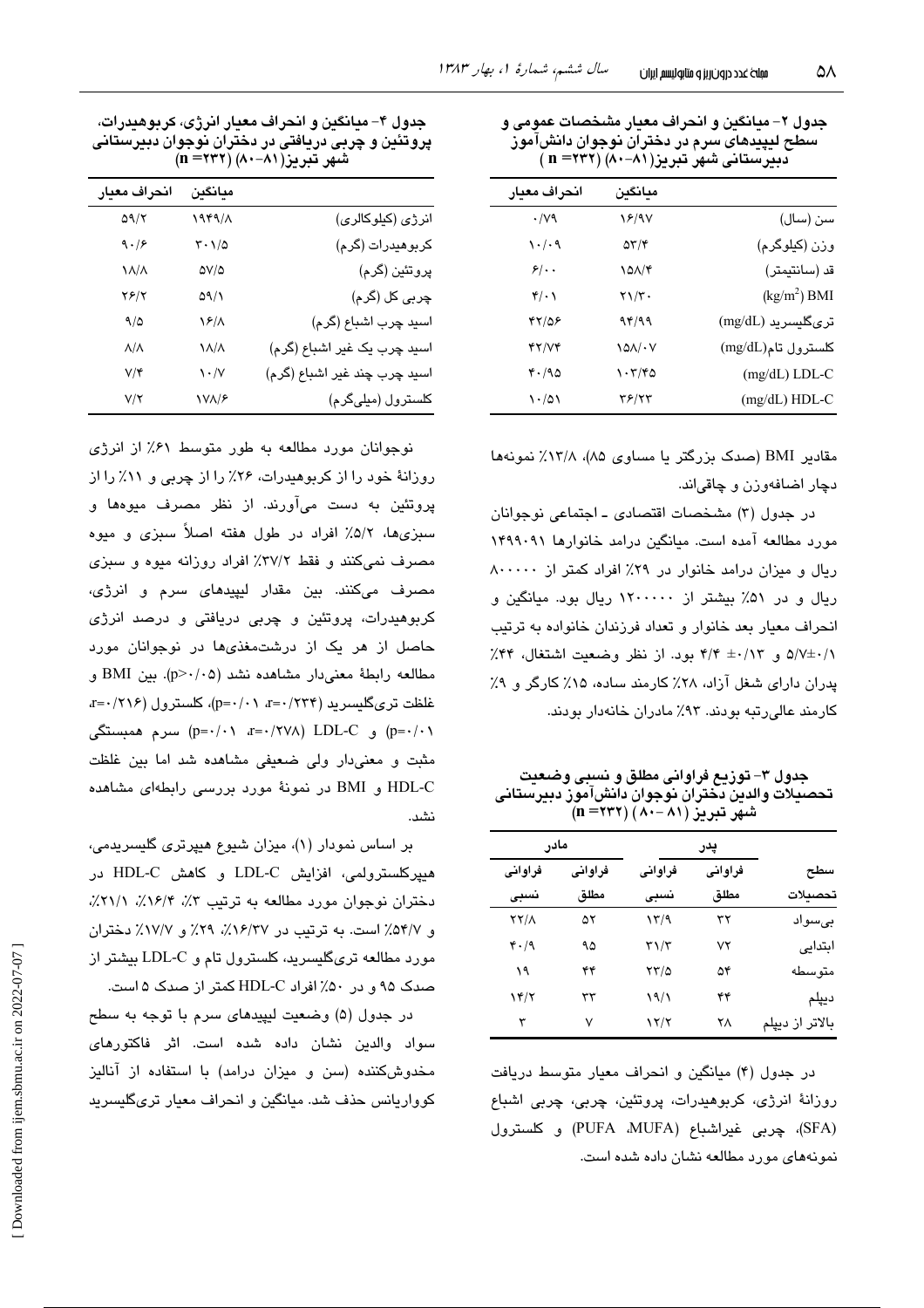

نمودار ۱– توزیع فراوانی موارد با سطوح طبیعی لیپیدهای سرم و دیس لیپیدمی با خطر کم و زیاد در<br>لیپیدهای سرم و دیس لیپیدمی با خطر کم و زیاد در<br>دختران نوجوان دبیرستانی شهر تبریز در سال *های* 

دخترانی که میزان تحصیلات مادرانشان در حد دیپلم و بالاتر است از سایر موارد بالاتر ارزیابی شد. در مقابل میانگین و انحراف معیار کلسترول سرم و LDL در دخترانی که والدینشان بی سوادند از سایر موارد بالاتر بود. بین لیپیدهای سرم و سطح سواد والدین ارتباط معنیداری مشاهده شد. بین اشتغال مادر یا پدر و سطح لیپیدهای سرم در دختران مورد مطالعه ارتباط معنىدارى وجود نداشت.

## ىحث

یافتههای این بررسی نشان میدهد که میانگین غلظت كلسترول سرم دختران نوجوان مورد مطالعه تقريباً مشابه گزارش نوجوانان امریکا (۲۵ x۶۰±۱۶۰) است که بسیار

بالاتر از میانگین توصیه شدهٔ WHO برای غلظت کلسترول افراد ٦٨-۵ ساله (٣٠٠±٢٠ ١١٠) است<sup>71</sup> و با توجه به معیارهای موجود، شیوع هیپرتریگلیسریدمی در دختران دانشآموز دبیرستانهای شهر تبریز پایین، و شیوع mg/dL) LDL-C د/ ۱۷۰ mg/dL) میپرکلسترولمی (۱۷۰ mg/dL ۱۱۰ ≤) و كاهش HDL-C (P × o mg/dL (۲۵ × ) در آنها بالاست. ميزان شيوع هيپركلسترولمي، LDL-C بالا و HDL-C پايين در دختران دانشآموز تبریزی بیشتر از دختران و پسران منطقهٔ ۱۳ تهران، شرکت کننده در مطالعهٔ قند و لیپید<sup>۲۲٬۲۲</sup> و نوجوانان کشورهای دیگر<sup>۲۴،۲۵</sup> و کمتر از میزان گزارش شدهٔ دختران دبیرستانی شهر هشتگرد کرج<sup>۲۶</sup> است. همچنین، میانگین غلظت تریگلیسرید، کلسترول تام، LDL-C در این بررسی بالاتر و HDL-C کمتر از بررسی های دیگر است.<sup>۱۰،۲۷،۲۸</sup> برخی از پژوهشگران معتقدند که کلسترول .<br>بالاتر از mg/dL ۲۰۰ در نوجوانان نشان دهندهٔ ھیپرکلسترولمی ژنتیک است،<sup>۲۹</sup> برخی نیز پیامد*ھ*ای ھورمونی مرتبط با بلوغ را مسؤول افزایش سطح کلسترول در نوجوانان دانستهاند.<sup>۳۰</sup> از آنجا که مرحلهٔ بلوغ و فعالیت بدن*ی* نوجوانان در این مطالعه مورد سنجش قرار نگرفته است، قضاوت در مورد تأثیر این عوامل ممکن نیست.

<u>غلظت پایینتر HDL-C در دختران نوجوان تیریزی در</u> مقایسه با مطالعات پیشین میتواند علل متفاوتی نظیر ژنتیک، شرایط اقلیمی، سنتها، فرهنگ و عادات غذایی داشته باشد.

|      | در سالهای ۸۱ –۸۰ (۱۱۱ =۱۱) |                                          |                             |                                             |                      |
|------|----------------------------|------------------------------------------|-----------------------------|---------------------------------------------|----------------------|
|      | سطحتحصيلات                 | $(mg/dL)$ ترىگليسريد                     | كلسترول (mg/dL)             | $(mg/dL)$ LDL-C                             | $(mg/dL) HDL-C$      |
| پدر  |                            |                                          |                             |                                             |                      |
|      | بی سواد                    | 95(07)                                   | (۴۳) ۱۶۶                    | 117(79)                                     | TV(9)                |
|      | ابتدايى                    | $\lambda\lambda$ (۳۵)                    | $\lambda$ $\Delta$ (۴۲)     | $\lambda \cdot \mathfrak{r}$ (۳ $\lambda$ ) | $\tau$ ۶ $($ ۱ · $)$ |
|      | راهنمایی                   | $\lambda \cdot \lambda$ (۴۸)             | 109 (rr)                    | $\cdot \circ$ (۴۳)                          | $\tau \tau$ (9)      |
|      | ديپلم و بالاتر             | 9V(r9)                                   | $10 \cdot (51)$             | 90 $(r \cdot)$                              | $\tau$ $(11)$        |
| مادر |                            |                                          |                             |                                             |                      |
|      | بی سواد                    | 91 (۴۵)                                  | $\mathcal{S}(\mathfrak{k})$ | $\lambda \cdot \Delta$ (۳۸)                 | $\tau$ ۶ (۹)         |
|      | ابتدايي                    | 97 (7)                                   | $Y$ $(5)$                   | $\lambda \cdot \lambda (\kappa)$            | ra(1)                |
|      | راهنمایی                   | 95 (77)                                  | $\lambda$                   | 95 (77)                                     | TV(11)               |
|      | ديپلم و بالاتر             | $\lambda \cdot \Delta$ ( $\Delta \tau$ ) | $\lambda$ or $(VV)$         | $9\Lambda$ (۴۷)                             | $\tau \tau (\cdot)$  |

جدول ۵– میانگین و انحراف معیار لیپیدهای سرم با توجه به سطح سواد والدین در دختران نوجوان دبیرستانی شهر تبریز

اعداد بيانگر ميانگين (انحراف معيار) هستند.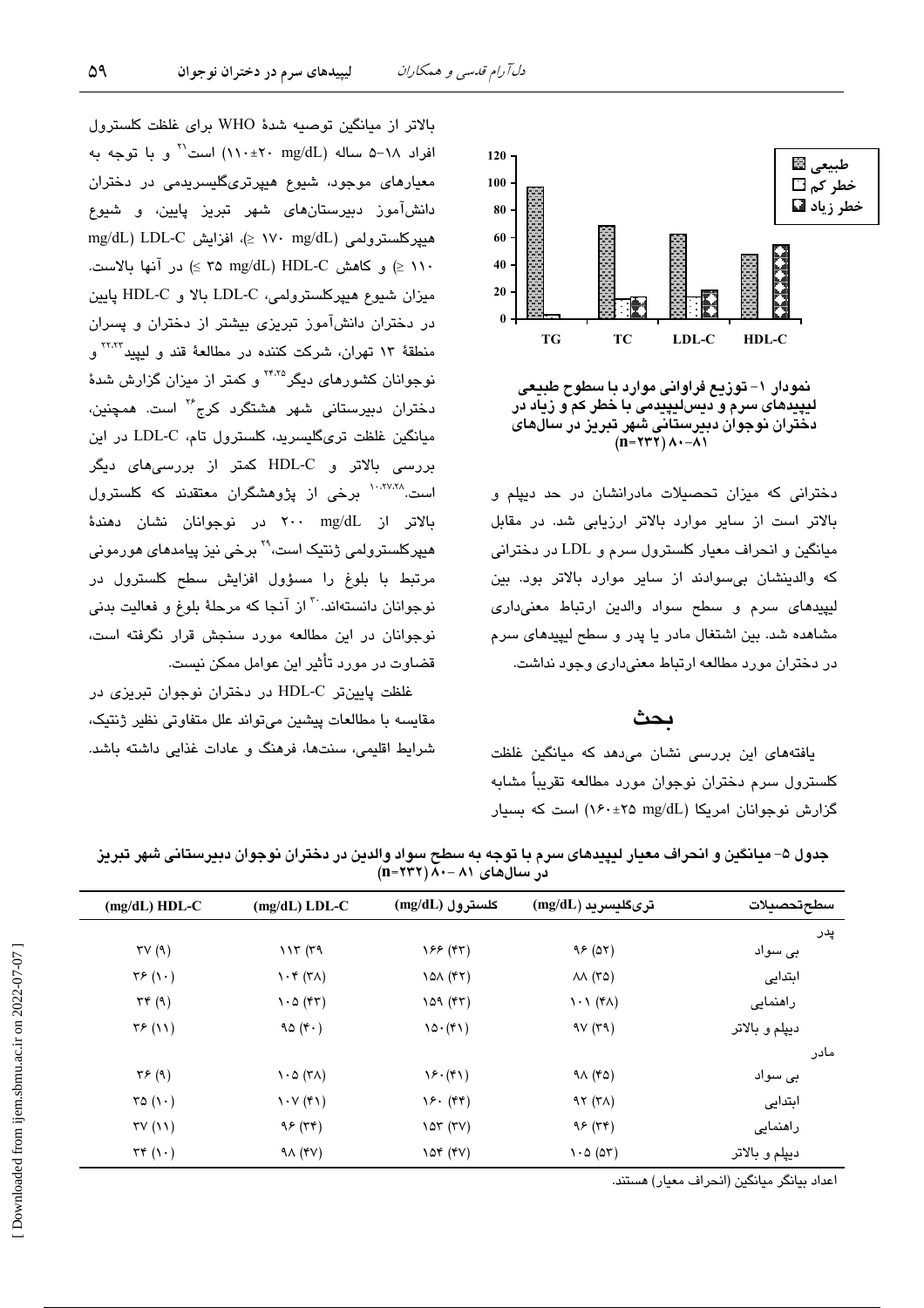برخی نیز کمتحرکی و کم بودن فعالیتهای ورزشی در دانشآموزان و به طور کلی فعالیت بدنی ناکافی را یکی از عوامل مهم و مؤثَّر بر سطح LDL-C سرم افراد دانستهاند<sup>۳۲،۳</sup> گرچه میزان فعالیت بدنی نوجوانان مورد مطالعه ارزیابی نشد، بر اساس آمارهای موجود تقریباً نیمی از دختران ١٩–١۵ سالةً شهرى ايرانى به دلايل مختلف ورزش نمیکنند.<sup>۳</sup> به علاوه، با افزایش سطح سواد و بهبود وضعت اقتصادی و به موازات آن افزایش شهرنشینی و کاهش فعالیت بدنی میزان مرگ و میر ناشی از CVD در کشورها*ی* در حال توسعه کاهش یافته است.<sup>۳۴</sup> افزایش شهرنشینی و زندگی ماشینی در ایران نیز به عنوان یک عامل مؤثر در كاهش فعاليت بدنى و افزايش مصرف چرب مطرح شده است.<sup>76</sup> لذا، به نظر میرسد کم تحرکی یکی از عوامل مؤثر بر دیس لیپیدمی در این گروه سنی باشد و امید است چگونگی و شدت اثر آن در پژوهشهای آتی مورد توجه قرار گىر د.

وضعیت اجتماعی ـ اقتصادی، عامل دیگری است که بر میزان بروز CVD مؤثر شناخته شدهاست. وضعیت اقتصادی ـ اجتماعی، یک شاخص چند وجهی مرکب از درامد، میزان تحصیلات، جایگاه شغلی و در یعضی کشورهای در حال توسعه منطقة محل سكونت است. اين عوامل، اثرات مستقل و گاه متضادی بر الگوی غذای مصرفی و فعالیت بدنی دارند؛ بنابراین بدون کنترل این عوامل، مشکل میتوان از ارتباط چاقی و بیماریهای مزمن با وضعیت اقتصادی ـ اجتماعی سخن گفت.<sup>۲۶،۳۷</sup> در این بررسی بین لیپید*ه*ای سرم و عوامل اقتصادی ـ اجتماعی رابطه معنیداری مشاهده نشد، اما میانگین و انحراف معیار غلظت تریگلیسیرید در مواردی که میزان تحصیلات مادر در حد دیپلم و بالاتر بود، از سایر موارد بیشتر بود. از سوی دیگر، میانگین و انحراف معیار غلظت کلسترول سرم و LDL-C در نوجوانانی که والدین آنها بی سواد بودند، از سایر موارد بالاتر براورد شد و مبانگین و انحراف معبار غلظت HDL-C در مواردی که تحصیلات پدر در حد دیپلم و بالاتر است، پایینتر از سایر گروهها بود.

میانگین انرژی، پروتئین، کربوهیدرات و چربی دریافتی در این نوجوانان کمتر از همسالانشان در مطالعات پیشین است<sup>۶٬۱۵٬۲۲</sup> و درصد انرژی حاصل از درشتم**غ**ذیها و مقدار کلسترول دریافتی در این نوجوانان در محدودهٔ مقادیر

توصیه شدهٔ WHO برای تأمین رشد و پیشگیری از بیماریهای مزمن<sup>۳۲</sup> است. در این مطالعه، بین غلظت لیپیدهای سرم با درصد انرژی حاصل از هر یک از درشتمغذیها ارتباطی مشاهده نشد. در بررسی مردان و زنان بالای ٢٠ ساله در اسلامشهر تهران نیز یافتهٔ مشابهی گزارش شده است." نوع و مقدار چربی دریافتی با غلظت لیپیدها و لیپوپروتئینهای سرم در کودکان و بزرگسالان ارتباط دارد. ً<sup>۴۴۳</sup> میانگین دریافت چربی اشباع با غلظت کلسترول سرم و مرگ و میر ناشی از CHD ارتباط مستقیم دارد.°<sup>۴</sup> با این همه در این بررسی بین نوع و مقدار چربی دریافتی با غلظت لیپیدهای سرم در نوجوانان مورد مطالعه نیز ارتباطی مشاهده نشد. این یافته با نتایج مطالعات پیشین در مورد نوجوانان مغايرت دارد:<sup>۸،۴۶</sup> هر چند در مطالعهٔ ژاکوبس و همکاران نیز بین غلظت لیپیدهای سرم با انرژی دریافتی و درصد انرژی حاصل از هر یک از درشتمغذیها ارتباط معنیدار مشاهده نشده است.<sup>۴۷</sup> علت دیگر نبود ارتباط در نمونهٔ مورد مطالعه، میتواند مقدار کمتر کلسترول و چربی دریافتی در این گروه در مقایسه با همسالانشان در مطالعات دیگر<sup>۶،۱۵،۲۲</sup> باشد. به نظر می٫رسد در علتشناسی هیپرلیپیدمی در این نوجوانان، عوامل دیگری به جز غذای دریافتی مؤثر باشد. به علاوه، این امر میتواند دلایل مختلفی، از جمله دقت ناکافی در روش ارزیابی مصرف غذایی، تغییرات زیاد در میزان دریافت غذایی افراد از یک روز تا روز دیگر، تنوع ژنتیک در پاسخ به میزان چربی دریافتی و پیچیدگی ارتباط بین چربی دریافتی و سطوح لیپید*ه*ای سرم<sup>۴۷</sup> داشته باشد. نزدیکی زمان نمونهگیری به فصل امتحانات دانشآموزان در این تحقیق نیز میتواند بر نتیجهٔ دریافت غذایی تأثیر گذاشته باشد؛ زیرا به نظر می رسد که با نزدیکی فصل امتحانات، تغییراتی در نحوهٔ تغذیهٔ دانشآموزان در جهت مثبت یا منفی بروز کند.

میانگین BMI در نوجوانان مورد مطالعه، از میانگین BMI گزارش شده در دانشآموزان دبیرستانی (۱۸-۱۴ ساله) تبریز<sup>۳۸</sup> و اهواز<sup>۳۹</sup> و نوجوانان ۱۴–۱۱ ساله کرمانشاهی<sup>۴۰</sup> بالاتر بود. در بررسی حاضر بین غلظت TG، LDL-C و کلسترول با BMI ارتباط مثبت و معنى دار مشاهده شد. این یافته، گزارشهای پیشین در مورد چاقی به عنوان یک عامل خطر مستقل در بروز بیماری قلبی ـ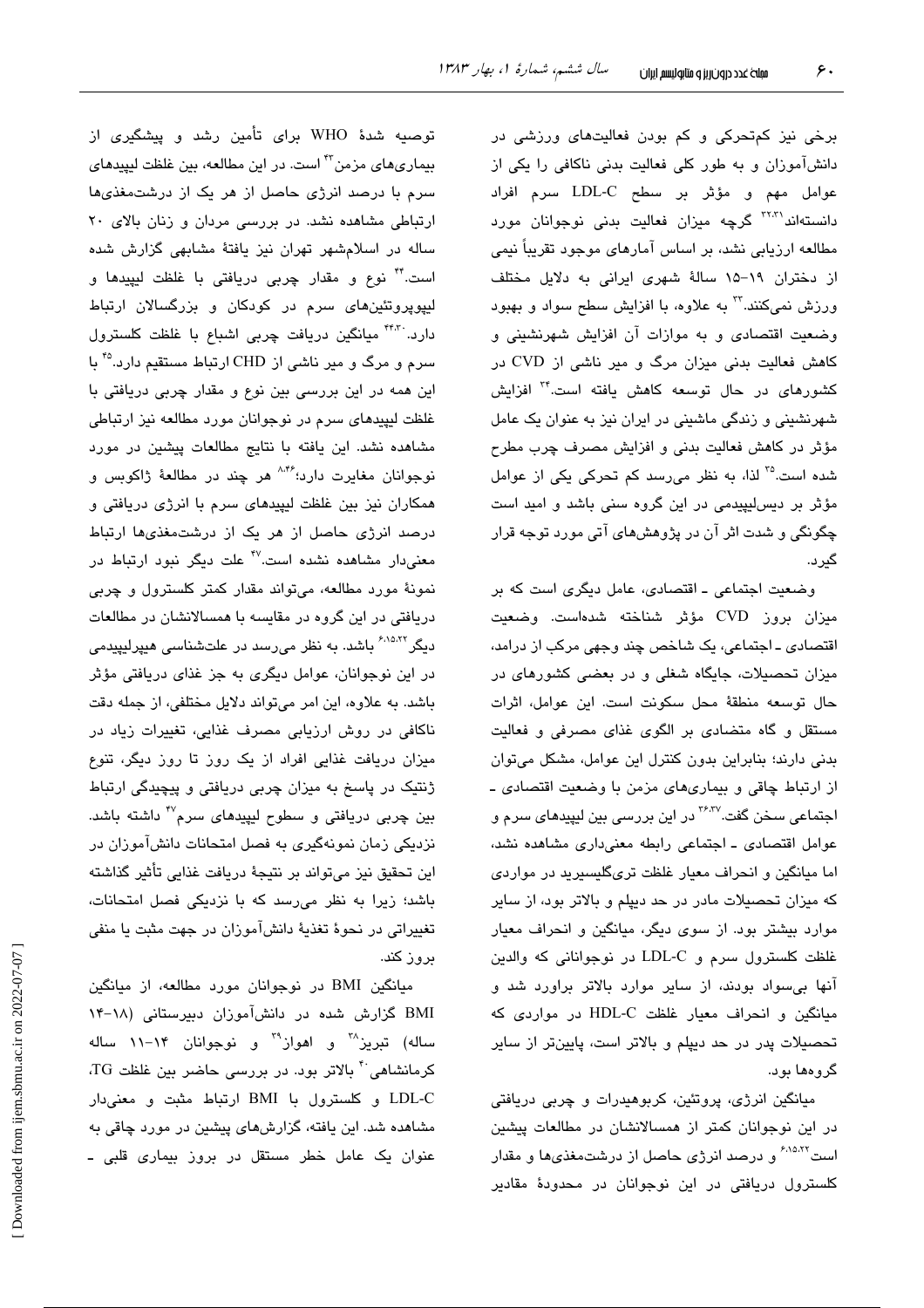## سیاسگزاری

از همکاری صمیمانهٔ ادارهٔ کل آموزش و پرورش و مناطق پنجگانهٔ آموزش و پرورش شهر تبریز و مسؤولان دبیرستانهای مورد مطالعه به ویژه دانشآموزانی که با شرکت در این بررسی امکان اجرای تحقیق را میسر ساختند، سپاسگزاری میشود. همچنین از آقای مرتضی جباری که در انجام آزمایش های بالینی ما را باری دادند و از خانمها .<br>خديجه اللهياربيگي، ليلا باغبان، سميه كامران، شورانگيز مهران و فاطمه حیدری به دلیل همکاری در عملیات میدانی سیاسگزاریم.

### **References**

- Murray CJ, Lopez AD. Mortality by cause for eight  $1$ regions of the world: Global Burden of Disease Study. Lancet 1997;349:1269-76.
- 2. Meraji S, Abuja PM, Hayn M, Kostner GM, Morris R, Oraii S, et al. Relationship between classic risk factors, plasma antioxidants and indicators of oxidant stress in angina pectoris (AP) in Tehran. Atherosclerosis 2000;150:403-12.
- Ghassemi H, Harrison G, Mohammad K. An accelerated nutrition transition in Iran. Public Health Nutr 2002;5:149-55.

٤. سازمان مديريت و برنامهريزى كشور، مركز آمار ايران. سالنامهٔ آماری کشور در سال ۱۳۶۹. تهران، چاپ خجسته، ١٣٧٠، صفحة ٤٤٠.

معاونت بهداشت وزارت بهداشت، درمان و آموزش پزشکی. آمار تلفات ۴ شهر انتخابی کشور در سال ۱۳۷۸. تهران، نشر

ترمه، ١٣٧٩، صفحهٔ ١٢٠.

- 6. Cowin IS, Emmett PM; ALSPAC Study Team. Avon Longitudinal Study of Pregnancy and Childhood. Associations between dietary intakes and blood cholesterol concentrations at 31 months. Eur J Clin Nutr 2001:55:39-49.
- Simell O, Niinikoski H, Viikari J, Rask-Nissila L,  $7<sub>1</sub>$ Tammi A, Ronnemaa T. Cardiovascular disease risk factors in young children in the STRIP baby project. Special Turku coronary Risk factor Intervention Project for children. Ann Med 1999;31 Suppl 1:S55-61.
- 8. Nicklas TA, von Duvillard SP, Berenson GS. Tracking of serum lipids and lipoproteins from childhood to dyslipidemia in adults: the Bogalusa Heart Study. Int J Sports Med 2002;23 Suppl 1:S39-43.
- Bermingham MA, Jones E, Steinbeck K, Brock K. 9 Plasma cholesterol and other cardiac risk factors in adolescent girls. Arch Dis Child 1995;73:392-7.
- 10. Farthing MC. Current eating pattern of adolescents in the United States. Nutr Today 1991; 26: 35 - 39.
- 11. Jessor R, Turbin MS, Costa FM. Protective factors in adolescent health behavior. J Personal Social Psychol 1998: 75: 788-800.

عروقي <sup>۱۶٬۲۶٬۴۱٬۴۲</sup> تأييد ميكند و مي توان چنين نتيجه گرفت كه با افزايش BMI، خطر CHD افزايش مي بايد.

در بین متغیرهای مورد بررسی این مطلعه، نمایهٔ تودهٔ بدن به عنوان یکی از مهمترین عوامل مرتبط با افزایش لیپیدهای سرم تشخیص داده شد. با توجه به شیوع بالای هيپرليپيدمي و چاقي در نمونهٔ مورد مطالعه و همچنين اهميت سنین نوجوانی در کنترل و پیشگیری از بیماریها، لزوم توجه به این مسأله و برنامهریزی برای کاهش و یا کنترل لیپیدهای سرم، اضافه وزن و چاقی در این گروه سنی حایز اهميت است.

- 12. Daniel WA Jr. Nutritional requirements of adolescents. In: Winick M. editor. Adolescent nutrition. New York: John Wiley & Sons; 1982. p. 19-20.
- ۱۳. مرکز آمار ایران. سرشماری نفوس و مسکن ۱۳۷۵: نتایج

تفصیلی. تهران، سازمان برنامه و بودجه، مرکز آمار ایران،  $NTV$ ۶

- ١٤. امینپور آزاده، پورمقیم مژگان، رحمانی خدیجه. کمبودهای تغذیهای دختران نوجوان ایرانی. مجموعهٔ مقالات پنجمین کنگرهٔ سراسری تغذیهٔ ایران، دانشگاه علوم پزشکی ایران، تهران، ۲۱ تا ۲۵ شهریور ماه ۱۳۷۸.
- 15. Morley R, Baker BA, Greene LC, Livingstone MB, Harland PS, Lucas A. Dietary fibre, exercise and serum lipids and lipoprotein cholesterols in 12 to15 year olds.Acta Paediatr 1998;87:1230-4.
- 16. Wu CH, Yao WJ, Lu FH, Wu JS, Chang CJ. Relationship between glycosylated hemoglobin, blood pressure, serum lipidprofiles and body fat distribution in healthy Chinese. Atherosclerosis 1998;137:157-65.
- 17. Bonora E, Zenere M, Branzi P, Bagnani M, Maggiulli L, Tosi F, et al. Influence of body fat and its regional localization on risk factors for atherosclerosis in young men. Am J Epidemiol 1992;135:1271-8.

۱۸. غفارپور معصومه، هوشیارراد آناهیتا، کیانفر هایده. راهنمای

- 19. Messina CR, Weidner G, Connor SL. Mothers' attitudes toward nutrition are related to daughters' but not to sons' plasma cholesterol levels. J Am Diet Assoc 2002;102:678-82.
- 20. Krummel D. Nutrition in cardiovascular disease. In: Mahan LK, Escot Stump S. Krause' s Food, Nutrition & Diet Therapy. 10th ed. Philadelphia: W.B. Saunders Co. Company; 2000. p. 559 69.
- 21. WHO Study Group. Prevention in childhood and youth of adult cardiovacular diseases: Times for action. Technical Report Series. No 792; Geneva: WHO. 1990.

۲۲. عزیزی فریدون، رحمانی مازیار، امامی حبیب، میرمیران

پروین، حاجیپور رامبد، مجید محمد و همکاران. ریسک